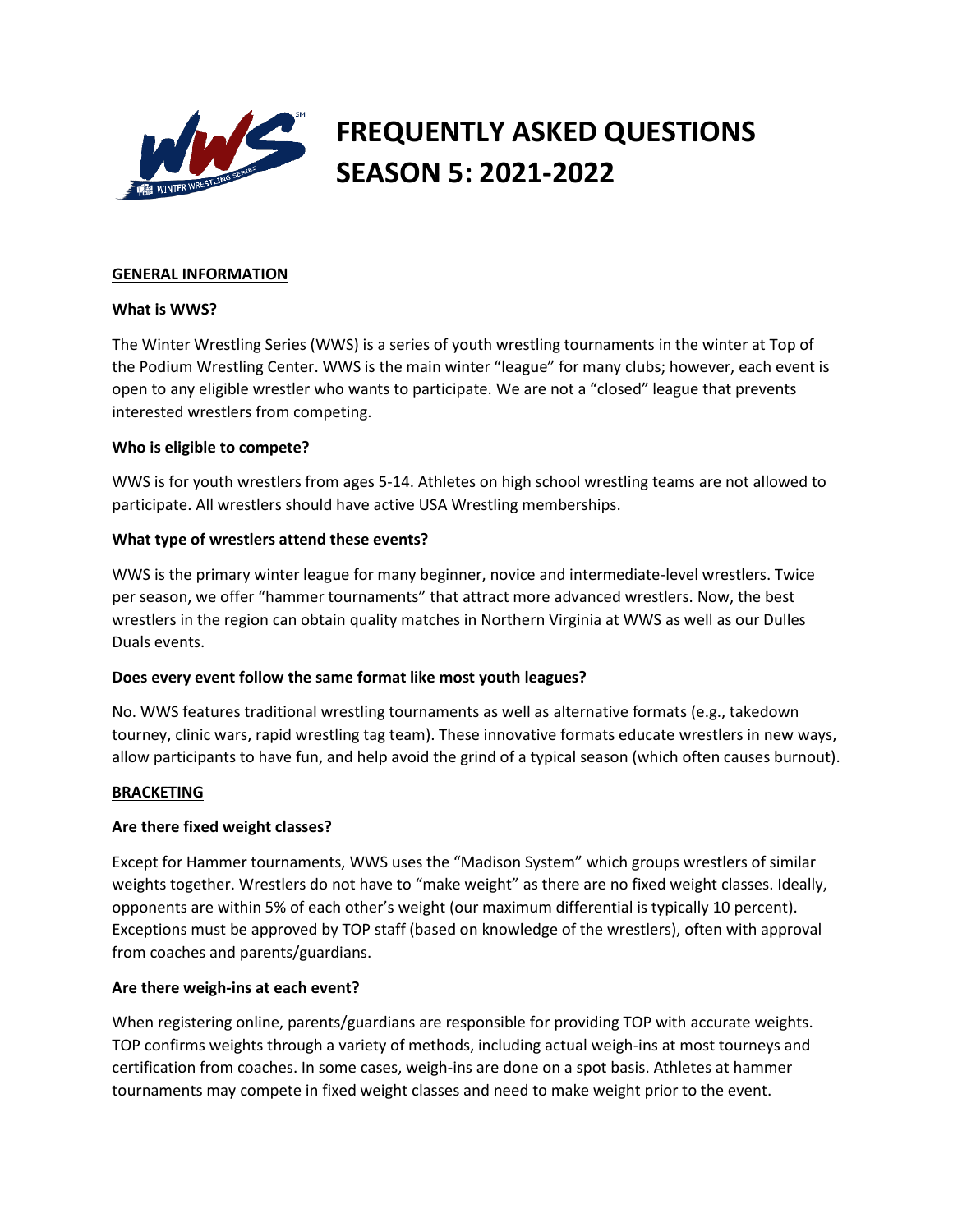## **Is age considered when forming the brackets?**

Absolutely. While many tournaments utilize rigid age divisions which cover a two-year span, we use a more reasonable approach so kids can wrestle more opponents. Ideally, we prefer opponents to have a DOB within one year, however our maximum differential is two years (just like USA Wrestling). Exceptions must be approved by TOP staff (based on knowledge of the wrestlers), often with approval from the competitors' coaches and parents/guardians.

## **Are any other factors considered in bracketing?**

Yes, WWS considers experience level and wrestling ability. In general, we group wrestlers into a "rookie division" (first year wrestlers) and "experienced division." If certain rookies are having a lot of success against first year wrestlers, we consider gradually bumping them up. Conversely, if an experienced wrestler rarely wins and is truly struggling, we may move this person to the rookie division. It's not always possible and certainly not a guaranty, but we work extremely hard to find competitive matches for all participants. As the season progresses and we become more familiar with the wrestlers, this becomes easier.

## **FEES AND REGISTRATION**

## **How much does it cost if clubs to pay for their wrestlers?**

Clubs who purchase 10 or more Season Passes or Winter Passes pay only \$79/wrestler or \$59/wrestler, respectively. A club will provide a listing of wrestler names when making payment. We also offer a Travel Pass for clubs located more than 100 miles away from TOP (\$45/wrestler for 3 events; team members must attend same events). To give clubs even more flexibility, we offer a Pay-As-You-Go option where nothing is paid upfront, but TOP tracks attendance and then sends an invoice with a 20% discount if 10 or more wrestlers attend. This makes sense if you don't think wrestlers will attend many events; however, the Season Pass approach is much simpler administratively and the best bargain.

## **How much does it cost for individuals to enter WWS tournaments?**

Any eligible, individual wrestler can sign up for WWS events. Individual tourney fees are \$24, and various bundles can be purchased to save money. This includes a Season Pass (all WWS events for \$99), Winter Pass (five 2022 events for \$59), and Travel Pass (see above description; 3 events for \$45). If you buy one of these special passes, you must still register for tournaments you will attend. TOP sends you a coupon code to use when registering so you don't have to pay again.

## **Do you issue refunds?**

We're sorry, but we don't issue refunds. The administrative process is too burdensome, so if a wrestler doesn't attend after paying, please consider this as a tax-deductible contribution to our 501c3 nonprofit. This policy also includes instances when an individual pays for a tournament in which his/her club is already covering the fees.

## **Are there other advantages to buying a special pass (Season, Winter, Travel)?**

Yes! In instances when we must cap the number of registrants, Pass holders always get priority. We also recognize clubs on social media and often provide links to their web sites.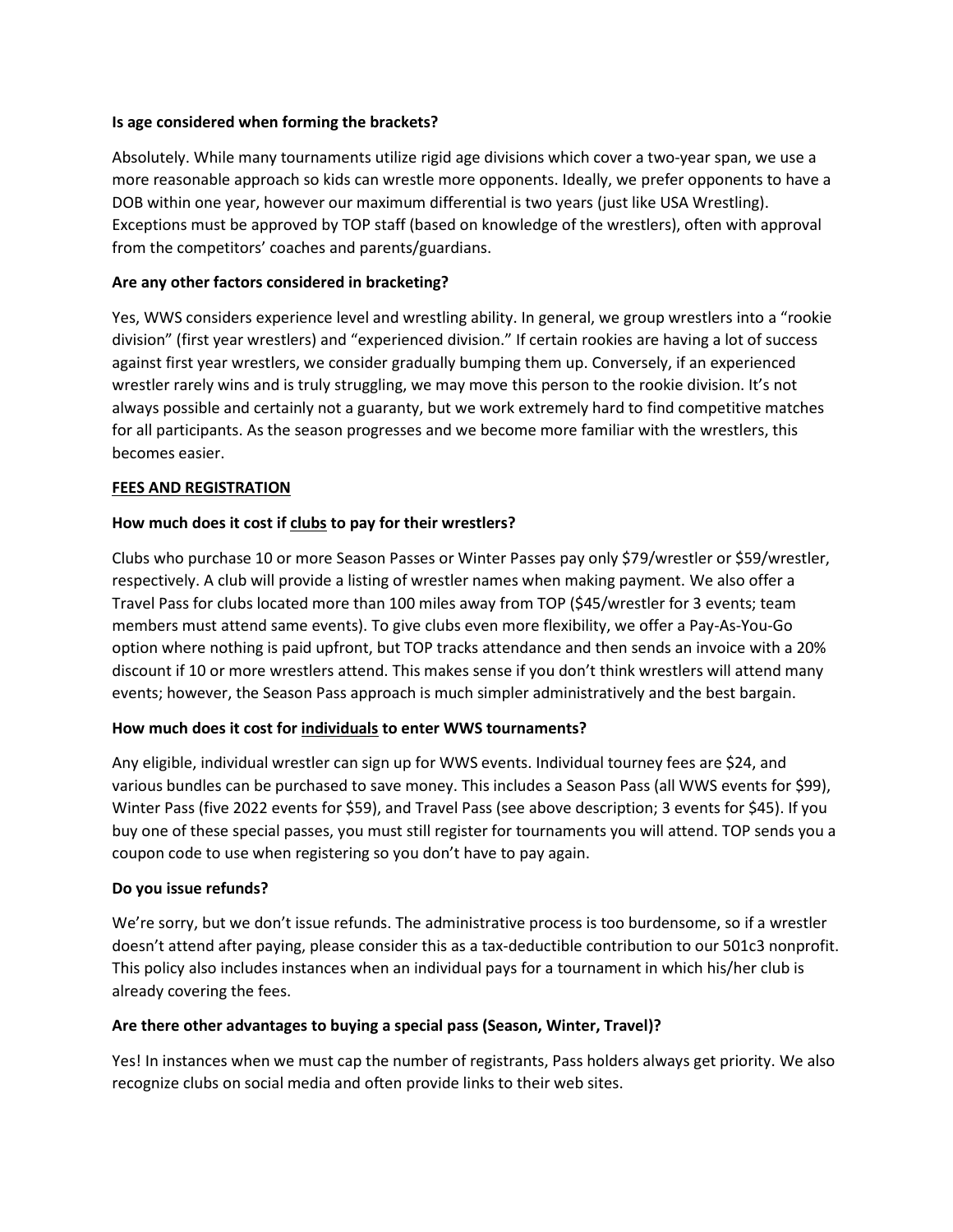#### **When does registration open and close?**

Even if you/your club purchases a Season Pass, Winter Pass or Travel Pass, you still must register for individual tournaments. We must know if a wrestler plans to attend a given event. As previously mentioned, you receive a coupon code so you don't have to pay again. To avoid families from just signing up for all tourneys in advance, we do not open registration until usually 2-3 weeks before the tourney. It's sort of like checking in for an airplane flight although you purchased the tickets much earlier. The "registration dates" for each tourney are clearly posted on the TOP web site.

On the back side, the registration window closes typically 4-5 days before each tourney. These dates are also clearly posted on the TOP web site.

## **Is there any way to enter a tournament if I miss the deadline?**

Usually not, although we reserve the right to make exceptions if we need additional wrestlers at certain weights. Here's how it works: If you miss the deadline, you can still register using the same process, but you'll be placed on a wait list. If we need more wrestlers, you will be notified. Otherwise, you will not be notified. If you are selected and accept, there is a \$20 late fee to enter the tournament.

## **Why is TOP so strict about registration deadlines?**

We begin working on brackets ASAP after the deadline closes. First, we send emails to all participants confirming registration in the event. If you can no longer attend, please notify us right away before we get too deep into the bracket creation process. After scrubbing registration data to ensure accuracy and consistency, we spend large amounts of time putting together brackets. This includes reviewing historical results, determining which competitors have wrestled before (to prevent competing against the same opponents too often), avoiding teammates in matches whenever possible, and more. After brackets are formulated, we assign "time slots" so you know when to arrive for the event.

## **TIME SLOTS**

# **Why does WWS use the "time slot" approach?**

TOP invented "time slot" tournaments in 2017 due to space limitations at our old building. It was impossible to have all participants in the building at the same time, so we assigned "time slots" that allowed wrestlers to arrive at different times. This approach became extremely popular with families because wrestlers would usually obtain 3-4 matches in a 90-120 minute window, thus allowing families to leave and enjoy the rest of the weekend. At a typical tourney, we have five or six time slots spread throughout the day. Other leagues are now copying this approach, but TOP has always done it this way!

## **When are time slots announced?**

Time slots are emailed out 2-3 days before the event. You will not know your exact time slot until this email arrives, so you must have flexibility when registering. The alternative is to be forced to spend the entire day at a tournament (which is common in other leagues). That said, you will have a general idea of when your time slot will be (younger/lighter kids begin the day; older/heavier kids wrap up the day). This approach allows you to "get in and get out" much quicker, but you just don't know the exact time until we announce time slots. Since brackets have already been made at this point, we expect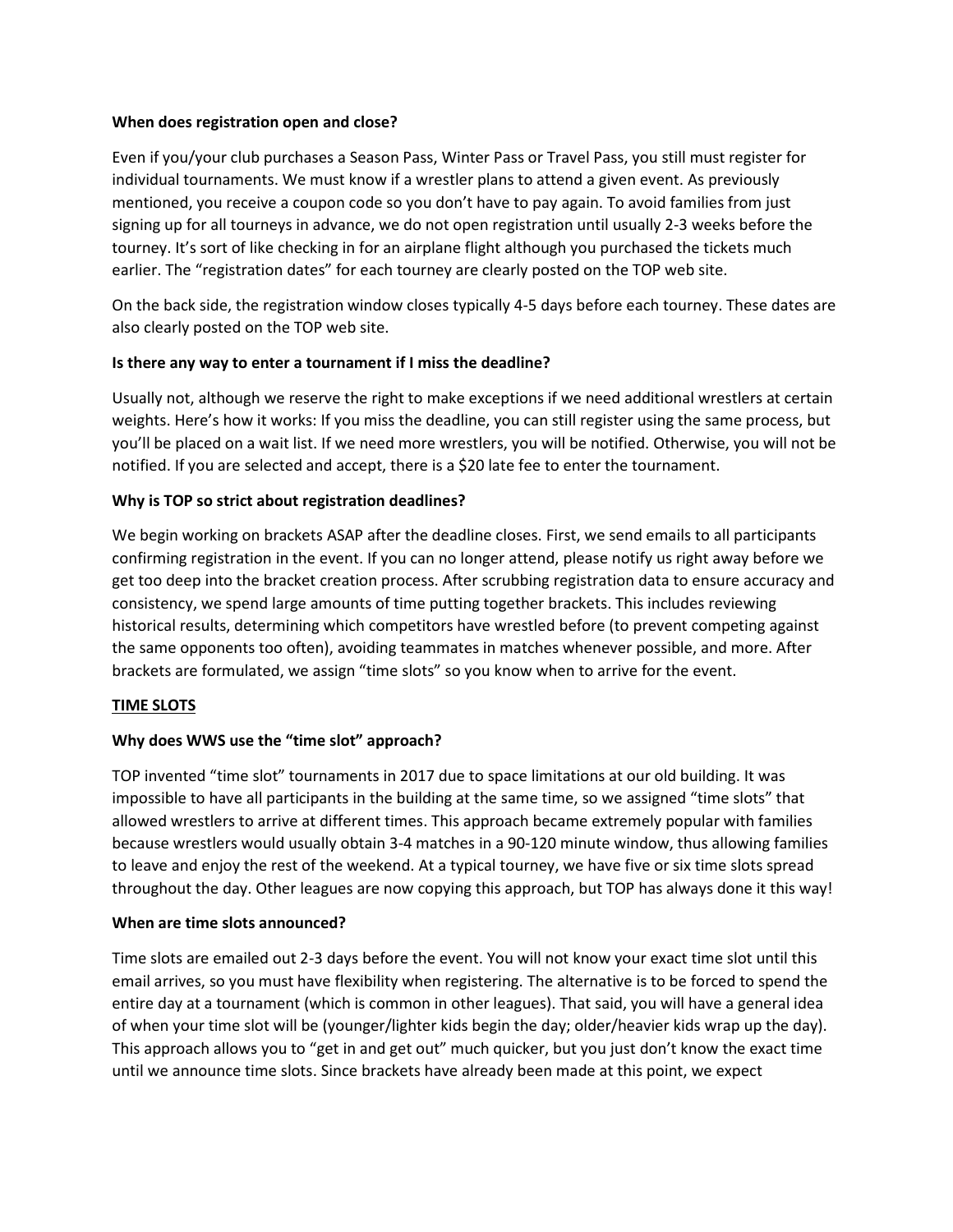cancellations to be rare. But if you must cancel, always give as much notice as possible so we can adjust brackets prior to the event.

# **Will I be assigned the same "time slot" at each WWS tourney?**

Not necessarily. But usually you will be assigned to the same one or two slots. In general, the youngest and lightest wrestlers start off the day, and the oldest and heaviest wrestlers wrap up the day. The exact number of time slots (and exact starting times) depends on the number of participants. As WWS becomes increasingly popular, time slots may go into the evening for certain tournaments.

## **What if I miss the email with the time slot assignments?**

First, be on the lookout for it. If you haven't received the day before the event, you missed the email. We also post participant time slots on our web site so a family can check anytime. Finally, we also send out text reminders on cell phones before the event to remind you that you are registered (it's amazing how many people are surprised to learn that they registered!). Cancellations should be extremely rare at this point, but if there is an emergency or sudden illness, we need to know as soon as possible.

## **THINGS NEVER TO DO**

## **What happens if I don't show up for an event?**

This is one of the few times we stop smiling. It's a huge "NO-NO" to not show up for an event without informing us in advance. Even if your child wakes up sick on game day, you must inform us ASAP about the cancellation. Responding to our text reminder or emailing TOP are acceptable ways of communicating.

Why is this so important? No-shows often affect other families and always cause unnecessary stress and work for TOP staff. We work very hard to put together fair brackets and start events on time, and no-shows puts this all at risk. As a result, a family gets one stern warning if a no-show occurs (hopefully this never happens!). If it happens again, the wrestler will not be allowed to participate in future WWS events.

## **What if I show up late for our time slot?**

If you are late, your wrestler is automatically put on a "stand by" list. This means it's possible they will be scratched and not be able to wrestle. In some cases, we do not have to scratch the wrestler, but late wrestlers are definitely taking a risk. Either way, it counts as a "late arrival" in accordance with our policies. One or two warnings will be given before a wrestler is disqualified from participating in future events. While this may sound harsh, the vast majority of our families have no problem with any of these policies. In fact, it often seems to be the same people who miss registration deadlines or show up late. We want everyone to participate, but no-shows and late shows cause too much disruption and adversely impact other families, so we must enforce the policies for the benefit of all families.

## **OTHER EVENT DAY DETAILS**

## **How can I be a hero for my club?**

Rent TOP's VIP Box for the day or a time slot! The price is modest, and it provides your families/wrestlers with the best viewing spot in the building. You'll also enjoy comfortable chairs, live TV